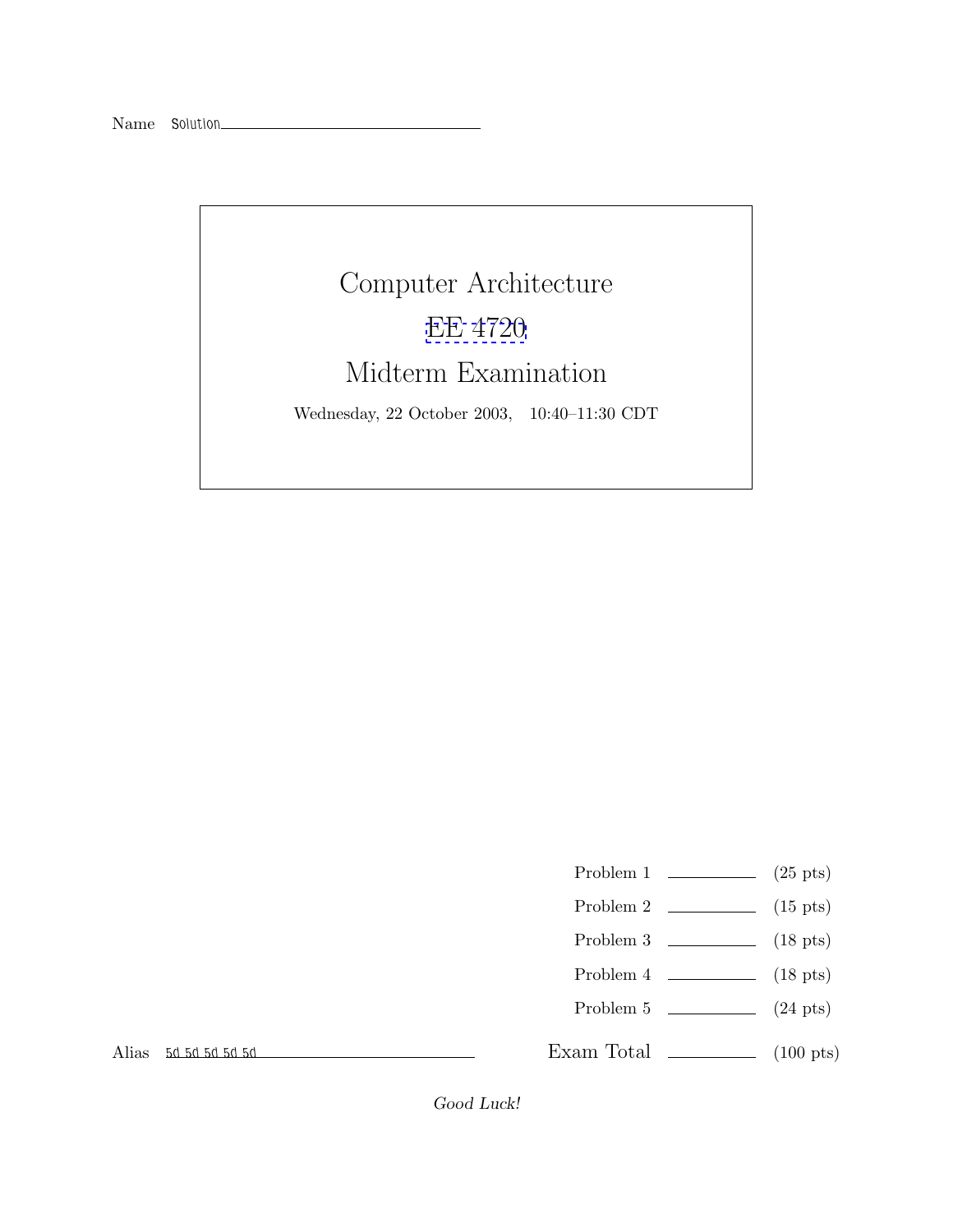Problem 1: The routine below is called with an unsigned integer in register \$50 and the address of some allocated memory in register \$a1. When it returns the memory at should \$a1 contain the hexadecimal representation of  $a_0$  as a null-terminated (C format) string. Complete the routine, follow the guidelines in the comments. (For **partial credit** write a routine that converts a string holding a hexadecimal number to an integer.) [25 pts]

*A solution including test code can be found at* <http://www.ece.lsu.edu/ee4720/2003f/mtconv.html>

```
################################################################################
# utoh: Convert unsigned integer to hexadecimal string.
#
        # $a0: Call Value: Unsigned integer to convert.
        # $a1: Call Value: Address of allocated memory.
        # Write converted string to this address, assume there is enough.
        # Sample strings: "1F3", "1", "0" written at $a1.
        # [ ] String should not have leading zeros. (Good: "123", Bad "00123".)
        # [ ] Fill as many delay slots as possible.
        # [ ] Registers $a0-$a3 and $t0-$t7 can be modified.
        # The ASCII value of '0' is 48, the ASCII value of 'A' is 65
       ## Step 1: Count number of leading zeros in hexadecimal representation
       # of $a0 (actually $a0 1 ) and use count to set $t3 to the
       # address of what will be the last character in the string.
       #
utoh: lui $t1, 0xf000 # Mask used for extracting digits (starting at MSD).
       addi $t3, $a1, 7 # Init $t3 to address of last char of 8-digit number.
       ori t_5, t_6, 1 # OR in a 1 so that when a0 = 0 output is not "".
ILOOP: and $t0, $t5, $t1 # Extract a digit.
       slti t_4, t_0, 1 # Set t_4 to 1 if digit is zero.
       sub $t3, $t3, $t4 # Adjust end-of-string pointer.
       bne $t4, $0, ILOOP # Loop if digit is zero.
       srl $t1, $t1, 4 # Shift the mask to the next digit.
       ## Step 2: Convert the number to a string.
       #
       sb $0, 1($t3) # Null-terminate the yet-to-be-written string.
LOOP: andi $t0, $a0, 0xf # Extract LSD (least significant digit).
       slti $t1, $t0, 10 # Check if it will be 0-9 or A-F
       bne $t1, $0, SKIP
       srl $a0, $a0, 4 # Shift in next digit (for next iteration).
       addi $t0, $t0, 7 # Add 7 to digit if it is a letter.
SKIP: addi $t0, $t0, 48 # Add 48 to digit. (Seven also added if it's a letter.)
       sb $t0, 0($t3) # Store the ASCII value in string.
       bne $t3, $a1, LOOP # Loop if we have not written the first character.
       addi $t3, $t3, -1
EXIT: jr $ra
```

```
nop
```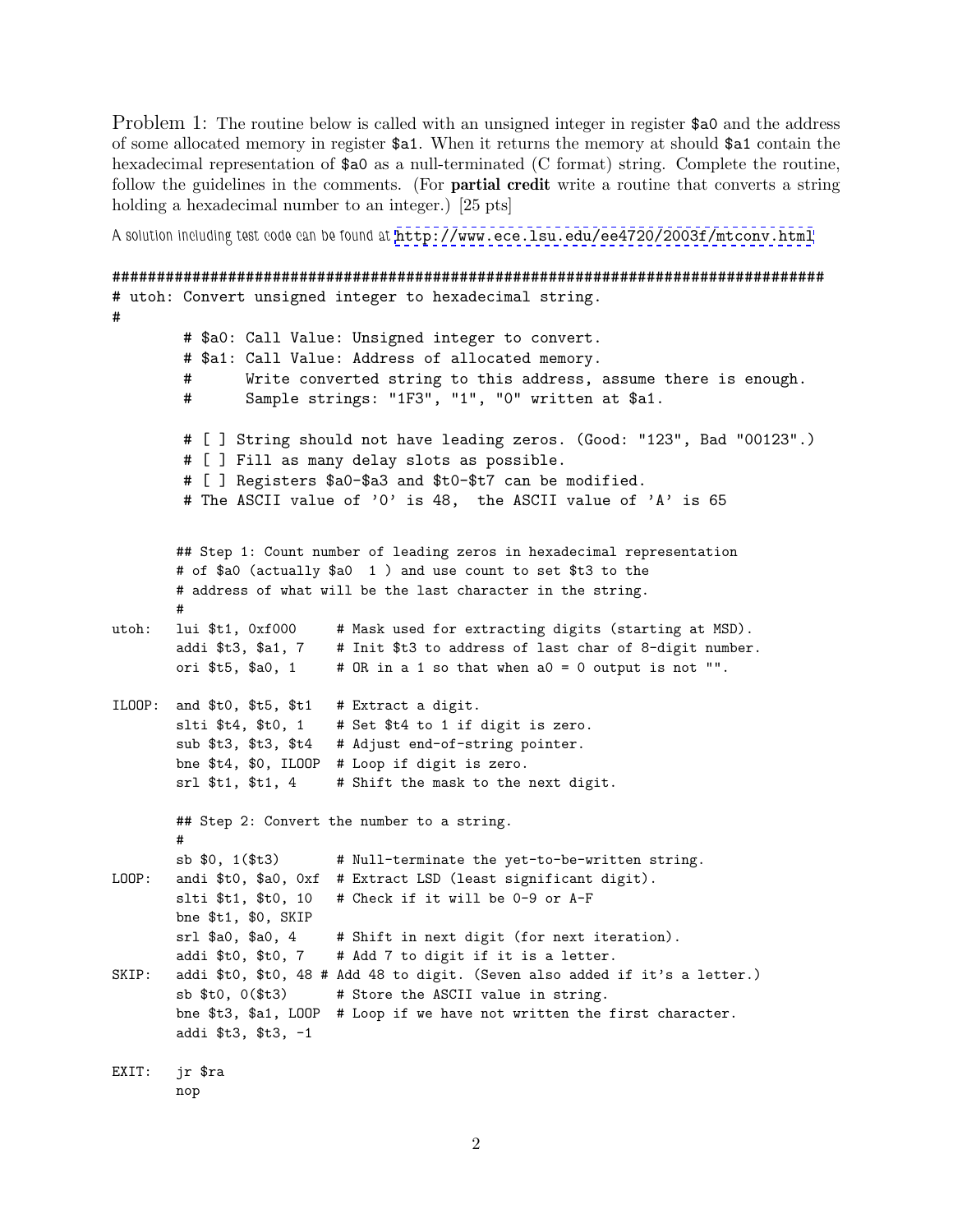Problem 2: Code similar to the histogram program presented in class appears below. MIPS instruction formats are shown below for reference. [15 pts]

(a) Design three new MIPS instructions to reduce the size of the program fragment below

• Each new instruction should replace at least two related instructions in the program below. (Do not combine two *unrelated* instructions, such as j and sw.)

 $\overline{y}$  Show the coding for the new instruction, making up the opcode and other field values as necessary.<br>The coding should use one of MIPS' existing formats and should fit as naturally as possible.

• Do not worry whether the instruction is appropriate for a RISC ISA.

*The solution is on the next page.*

addi \$t7, \$0, 26 LOOP: lbu \$t1, 0(\$t0) addi \$t0, \$t0, 1 beq \$t1, \$0, DONE addi \$t1, \$t1, -65 sltu \$t2, \$t1, \$t7 beq \$t2, \$0, LOOP sll \$t1, \$t1, 2 add \$t3, \$a1, \$t1 lw \$t4, 0(\$t3) addi \$t4, \$t4, 1 j LOOP sw \$t4, 0(\$t3)



(b) Show an instruction that can be created by combining several instructions from the program but that would be impossible to code. Explain why it would be impossible to code.

*The solution is on the next page.*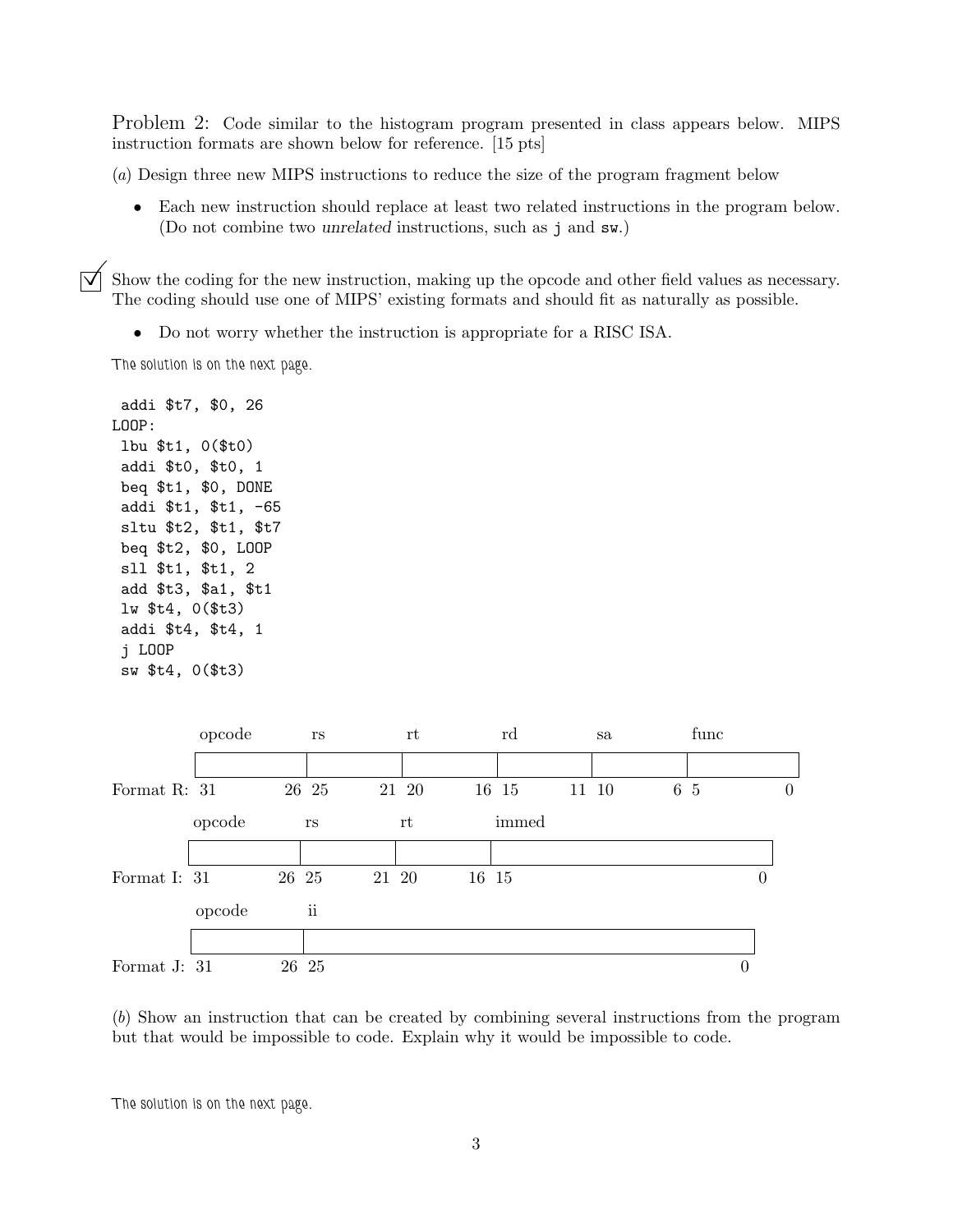## **Solution to part (a).**

*Combine* lbu *and* addi *to form an autoincrement add,* lbu.ai*. The coding for* lbu *provides all the information needed by* lbu.ai *so the only difference is in the opcode field. (The amount to autoincrement by is the size of the item loaded, in this case one character, it would be two characters for a lhu.ai, etc.)* 

*MIPS does not include an autoincrement load because a non-superscalar implementation would either have to write back* to two registers simultaneously (an added cost) or else would be subject to stalls. (An *n*-way superscalar implementation *might have to write back to* 2n *register per cycle.) At least one RISC ISA, PA-RISC, has an autoincrement add despite the difficulties.*

Combine: lbu \$t1, 0(\$t0) addi \$t0, \$t0, 1 Into: lbu \$t1, 0(\$t0)+ *Format I: opcode* lbu.ai *31 26 rs 8 (*t0*) 25 21 rt 9 (*t1*) 20 16 immed 0 15 0*

*The* sltu *and* beq *can be combined to create a* bltu *instruction. As with the* lbu.ai *instruction, no new fields are needed, the coding would be the same as the* beq *instruction except for the opcode.*

*(MIPS does not include such an instruction because the time needed to compare to values would be a bit too long. Some other RISC ISAs do include branch instructions that can compare if one register is less than another, for example, SPARC V9.)*

```
Combine:
sltu $t2, $t1, $t7
beq $t2, $0, LOOP
Into:
bltu $t1, $t2, LOOP
Format I:
       opcode
             bltu
                31 26
                  rs
                      9 (t1)
                         25 21
                            rt
                              15 (t7)
                                  20 16
                                     immed
                                                        -6 (LOOP)
                                     15 0
```
*The* sll *and* add *could be combined to make a scaled add, in which the second source operand is shifted by two. But why stop there, the* lw *could also be included to create a scaled indexed load,* lw.si*. The scaled indexed load has three register arguments and so format R must be used. This means that it cannot use a 16-bit displacement. If the scaled indexed load is used only to load word-sized array elements then there would be no need to include the shift amount in the instruction (for the same reason there is no need to include the increment amount in an autoincrement instruction). The sa field might be used for small displacements or it might be used for other shift amounts (for example, loading a word from an array of 64-character structures). Since neither is needed here, the field will be unused and set to zero.*

*If* lw.si *is used then a value for* t3 *is not written and so something must be done for the* sw*. The natural thing to do would be to add a* sw.si *instruction.*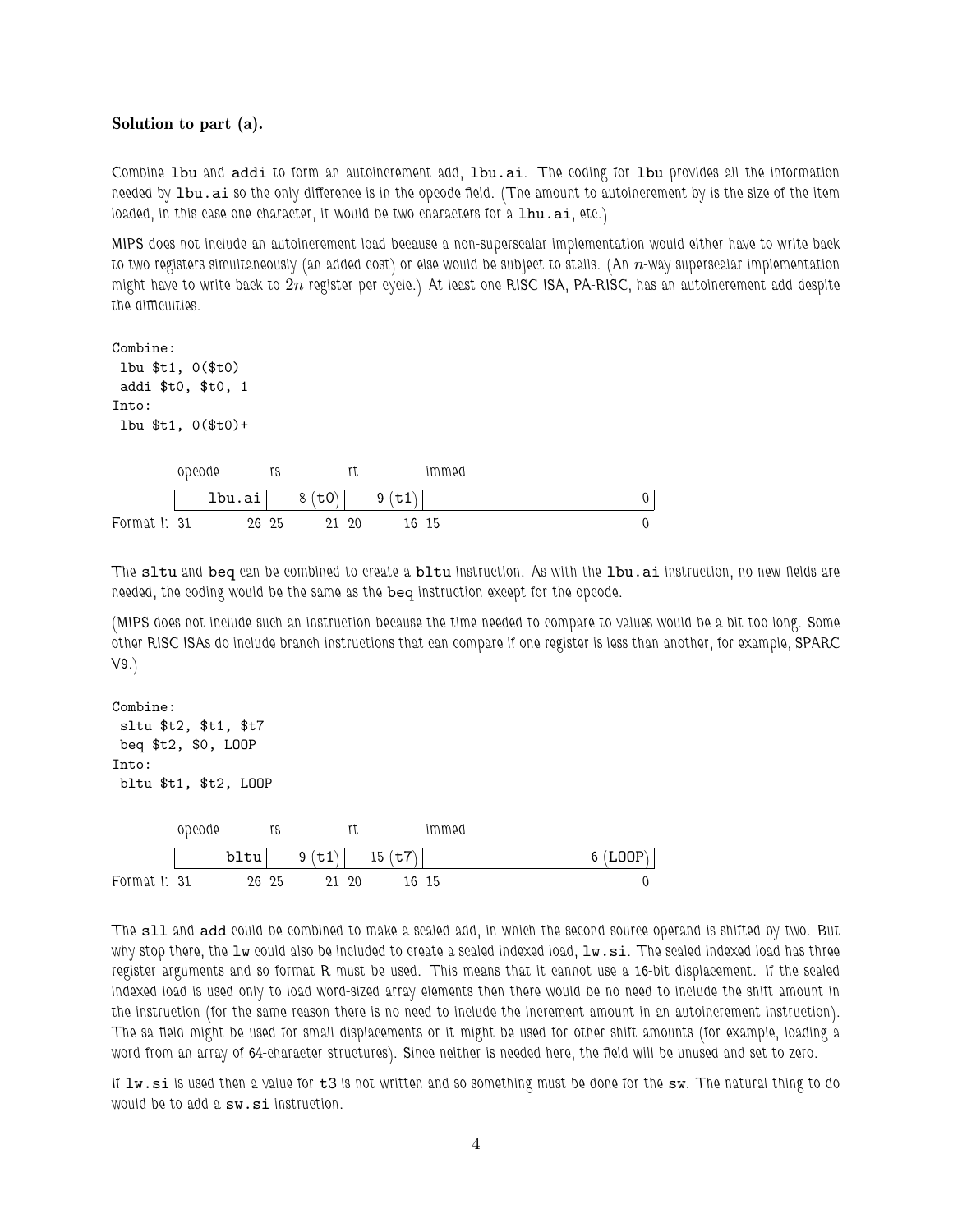*(MIPS does not include an instruction like* lw.si *because of implementation complexity. At least one other RISC ISA does, PA-RISC.)*

Combine: sll \$t1, \$t1, 2 add \$t3, \$a1, \$t1 lw \$t4, 0(\$t3) Into: lw.si \$t4, (\$t3,\$t1)

|              | opcode |       |        |      |       |                     | sa | une* |       |
|--------------|--------|-------|--------|------|-------|---------------------|----|------|-------|
|              |        |       | 11(t3) |      | 9(t1) | $\mathsf{t4}$<br>12 |    |      | lw.si |
| Format R: 31 |        | 26 25 |        | - 20 | 16 15 |                     | 10 | 65   |       |

## **Solution to part (b):**

*An instruction is impossible to code if there is not enough room in the format for all the registers and constant needed. One handy instruction that can't be coded is* bgei*, a branch that compares a register's contents to an immediate. Since the immediate field is also needed for the displacement that would be impossible.*

*It is possible to add a new format to MIPS in which this instruction can be coded, but the problem stated existing formats must be used. Though it is possible to add a new format, doing so would increase the complexity of implementations because additional paths must be added to move the immediate values to where they are needed.*

Combine: addi \$t7, \$0, 26 sltu \$t2, \$t1, \$t7 beq \$t2, \$0, LOOP Into: bgei \$t1, 26, LOOP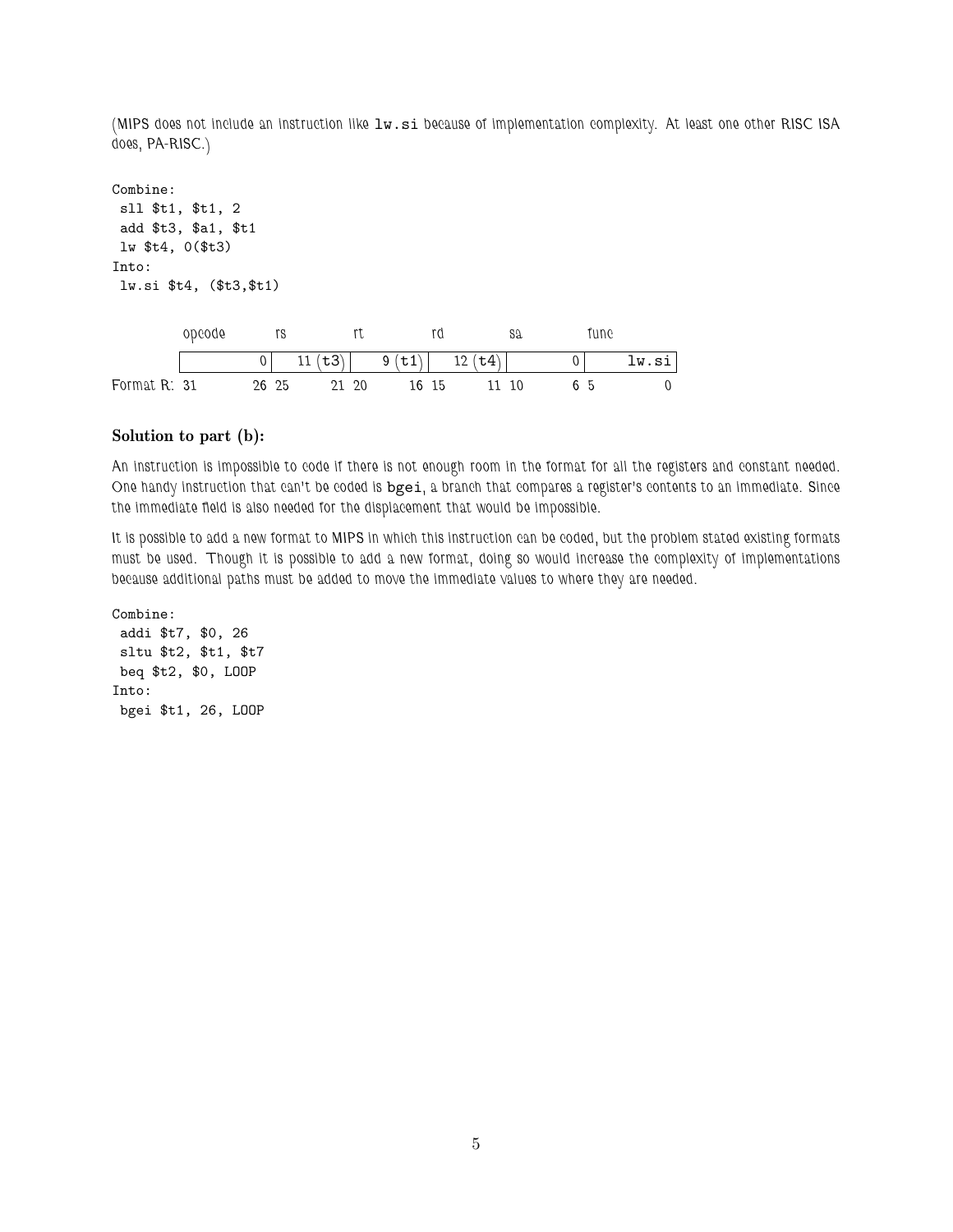Problem 3: Answer each question below.

(a) In MIPS (and similar ISAs) there is a lb, lbu (load byte unsigned), and a sb but there is no sbu (store byte unsigned). Why not? [6 pts]

*Because an unsigned variant is only needed when writing a value to a location that's larger than the value. For* lb *an 8-bit value is written to a 32-bit register, and so the instruction must specify what to do with the other 24 bits (sign extend for* lb*, set to zero for* lbu*). For* sb *an 8-bit value is written to an 8-bit memory location and so there are no extra bits to set.*

(b) Explain why the MIPS instruction below won't work: [6 pts]

## add.d \$f1, \$f2, \$f3

*The instruction uses double-precision floating-point operands, these can only be retrieved from even-numbered registers.*

(c) Show the result of each add instruction below. The instructions execute on a machine with 32-bit registers that is capable of BCD, and packed integer, and ordinary integer arithmetic. The packed integer operations all use saturating unsigned arithmetic. [6 pts]

```
# r1 = 0x8080888
# r2 = 0x1020999
                             Solution Shown Below
# Ordinary Integer Add
add r3, r1, r2 r3 = 0x90a1221 = 151654945 (decimal)
# BCD Add
add.bcd r3, r1, r2 r3 = 0x9101887 = 9101887 (decimal)
# Packed Integer (4 bits per int.)
add.p4 r3, r1, r2 r3 = 0x90a0ff = \{ 9, 0, 10, 0, 15, 15, 15 \} (decimal)
# Packed Integer (8 bits per int.)
add.p8 r3, r1, r2 r3 = 0x90a11ff = { 9, 10, 17, 255 } (decimal)
```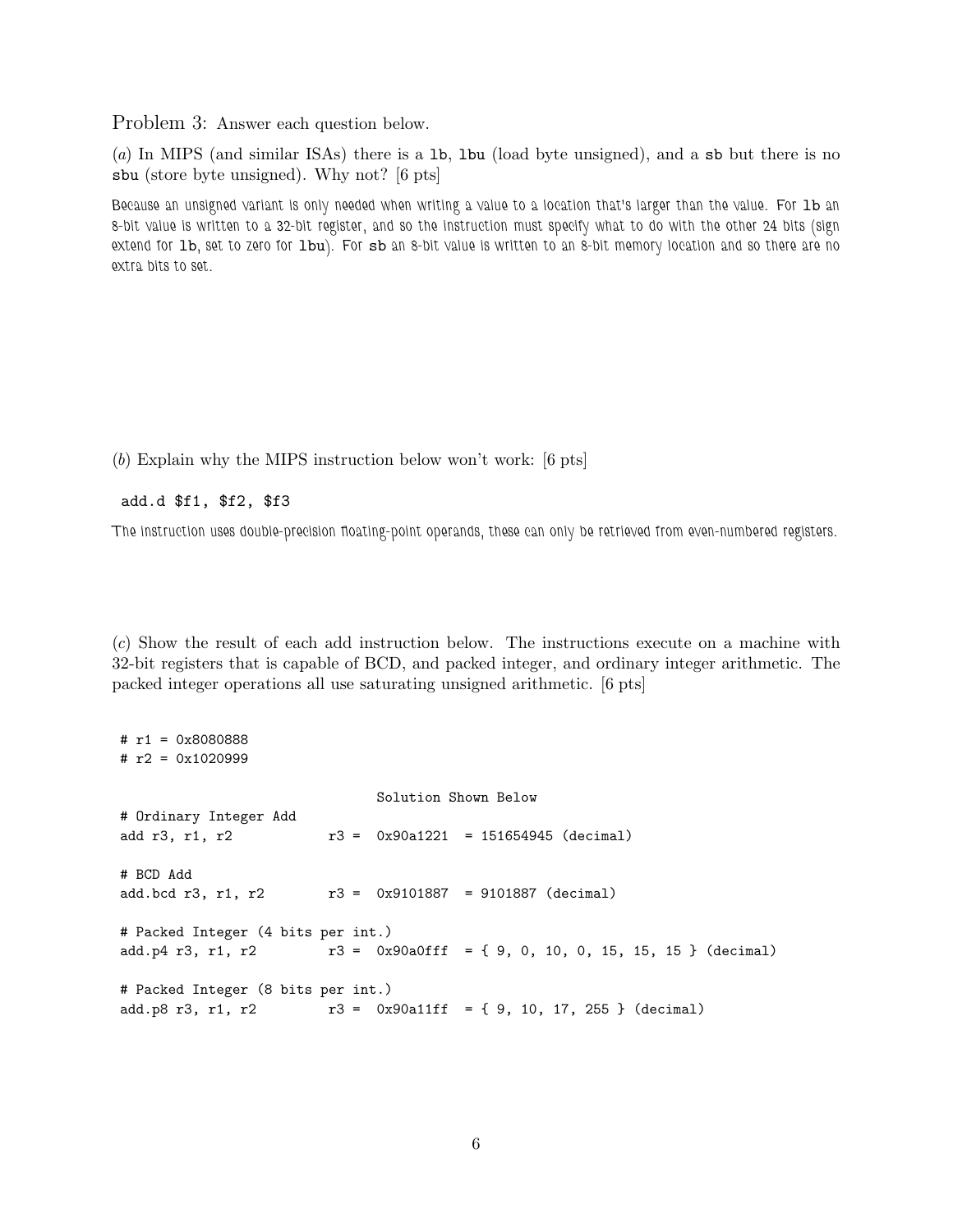Problem 4: Answer each question below.

(a) A company compiles and runs the SPECint2000 benchmarks on its new system, complying with all rules except one: it refuses to divulge the steps it used to compile the programs. Nevermind that it's against the rules, is it in the company's interest to keep this information secret? Explain.  $[6 \text{ pts}]$ 

*No, because customers would want to know how to compile their programs to run quickly, and it would only help the company it they succeed.*

(b) A program is compiled two ways, one for ISA A, implementation x, the other also for ISA  $A$ , but for implementation y. Explain what would be common to the two executables and what would be different. Provide an example. [6 pts]

*The kinds of instructions would be the same since it's the same ISA. The choice of instructions in a particular place and their order would be different.*

*Grading Note: An executable is the compiled and linked program. Many answered the question as though an executable were a system running a program.*

(c) Explain the dead-code elimination (DCE) optimization using an example. [6 pts] *A compiler performing the DCE optimization ignores code that writes register values that are never used.*

```
Before:
a = 3;a = b + 1;
After:
a = b + 1;
```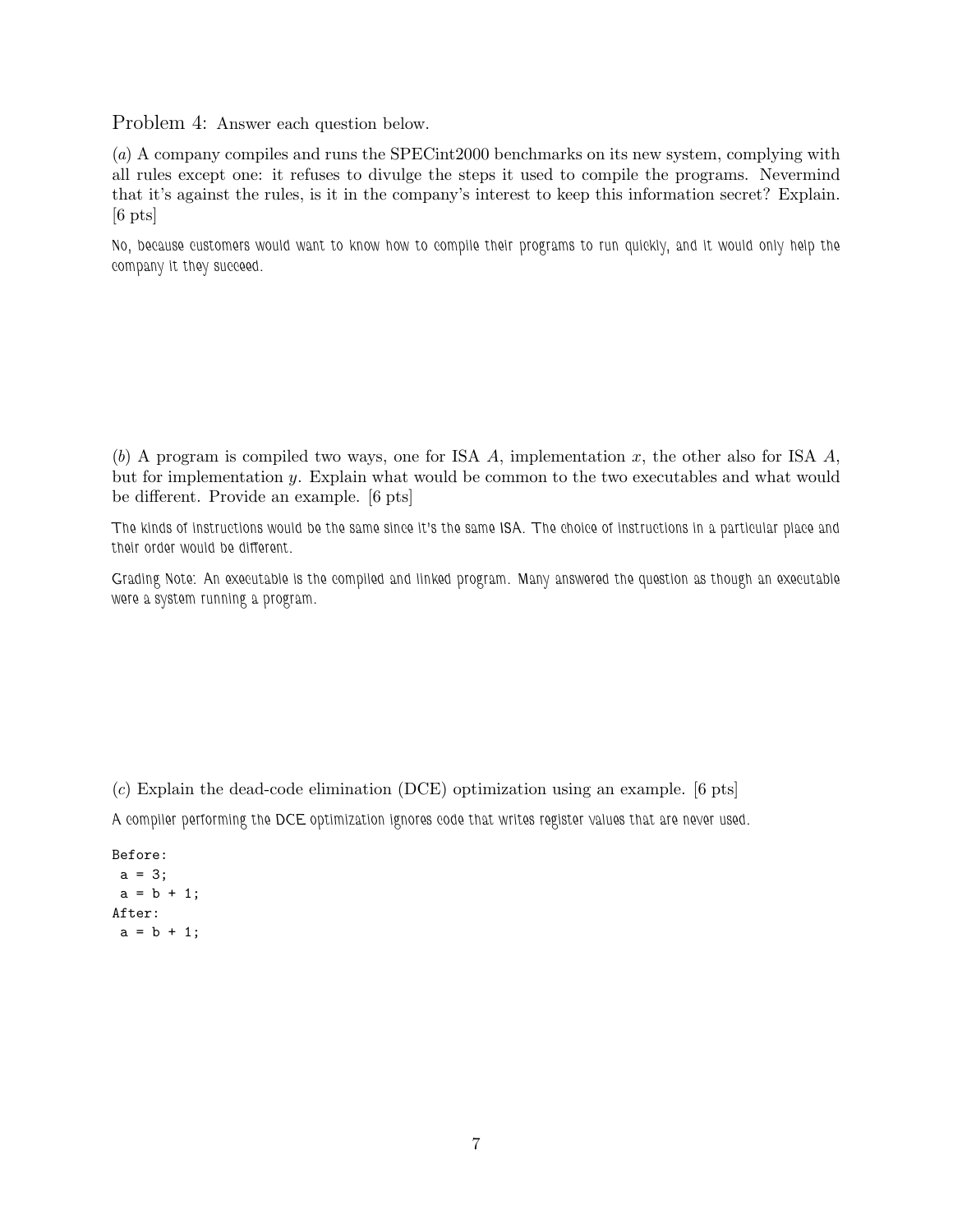Problem 5: Answer each question below.

(a) CISC ISAs have variable length instructions. What advantages over RISC ISAs does that enable? Name at least two and briefly explain each advantage. [6 pts]

*Smaller code size because when space isn't needed it's not there.*

*Larger immediates, because the instruction can be made as large as necessary to fit the immediates.*

*Grading Note: Many gave advantages of CISC that were unrelated to variable instruction size, such as arithmetic instructions being able to load operands from memory. To get maximum credit, please answer the question that was asked.*

(b) RISC ISAs have fixed length instructions. What advantages over CISC ISAs does that enable? Name at least one and briefly explain each advantage. [6 pts]

*Branch displacements can go further since they can specify the number of instructions to skip rather than the number of characters to skip. The instruction fetch mechanism is easier to design.*

(c) Why are programs written in a stack ISA small? Be brief but as specific as possible. [6 pts] *Because there is no need to provide space for register operands in many instructions.*